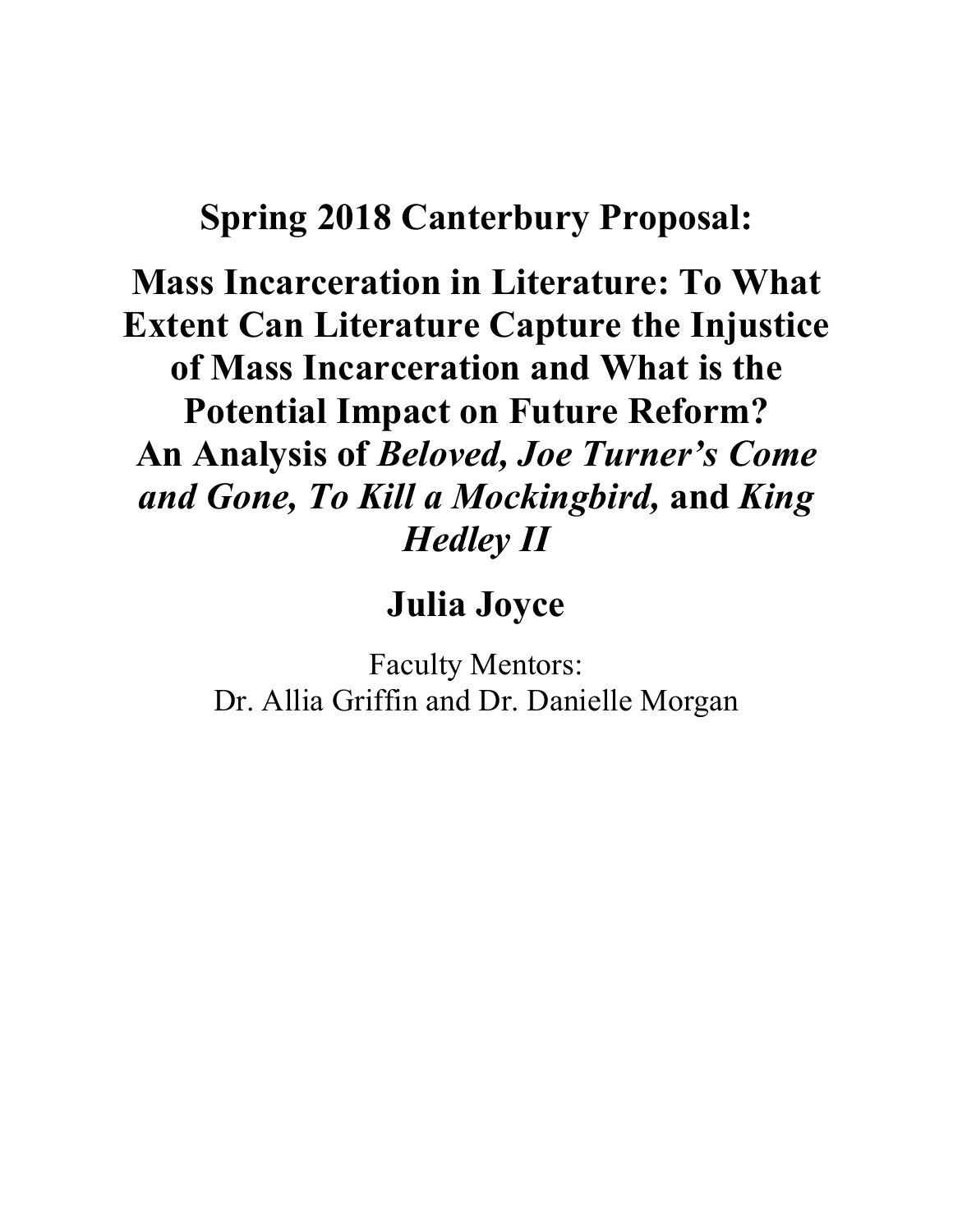# **Table of Contents**

| Working Bibliography12-14 |  |
|---------------------------|--|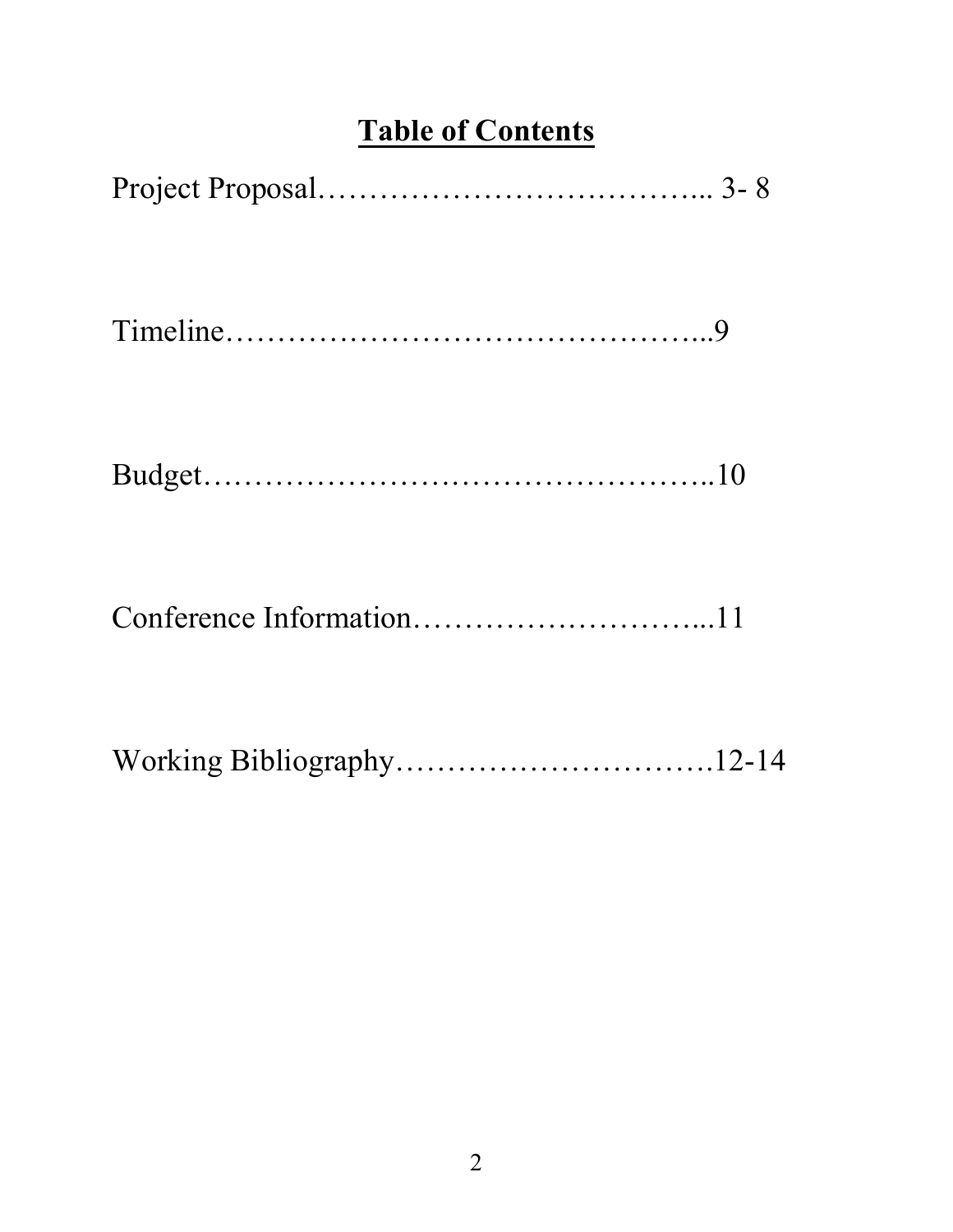#### **Project Proposal**

What role does literature that discusses themes of mass incarceration in the United States play in the fight for reform and the bringing about the end of this systemic oppression? In comparing these texts to contemporary documents and first-hand accounts of each time period, how closely does the literature reflect the lived experiences?

**"But there is one way in this country in which all men are created equal- there is one human institution that makes a pauper the equal of a Rockefeller, the stupid man the equal of an Einstein, and the ignorant man the equal of any college president. That institution gentlemen, is a court. It can be the Supreme Court of the United States or the humblest JP court in the land, or this honourable court which you serve. Our courts have their faults as does any human institution, but in this country our courts are the great levelers, and in our courts all men are created equal" - Atticus Finch,** *To Kill a Mockingbird* **by Harper Lee** This quote, from the infamous court scene in *To Kill a Mockingbird,* is the perfect place

to begin this proposal. Why? Well, to this day, when I hear the word "incarceration" I think of *To Kill a Mockingbird*'s Tom Robinson. Perhaps Harper Lee's novel was the most memorable part of 8th grade, but it seems far more likely that the story of Tom Robinson has stayed with me all of these years, because of its acute critique of the United States' criminal justice system. The character of Tom Robinson has come to represent, in many ways, the lived experience of our unjust court system and mass incarceration in the United States. What Atticus has described above is the expectation, but sadly, not the reality of our legal system. It is that disparity between expectation and reality that has maintained Tom Robinson as an example of the continued oppression of African Americans through different means of incarceration. While it may take different shapes and names - slavery, chain gangs, disenfranchisement, segregation, Jim Crow, mass incarceration - these acts of imprisonment and confinement have plagued African Americans since the first enslaved Africans arrived in Virginia in 1619. Evidence of this continued oppression's relevance becomes apparent upon an examination of literature and cultural texts that reflect, attack, and ruminate on the pain and suffering caused by this incarceration. In the past two years, I have found a desire to investigate institutional racism in the United States and the impact of modern oppression and incarceration on the most structurally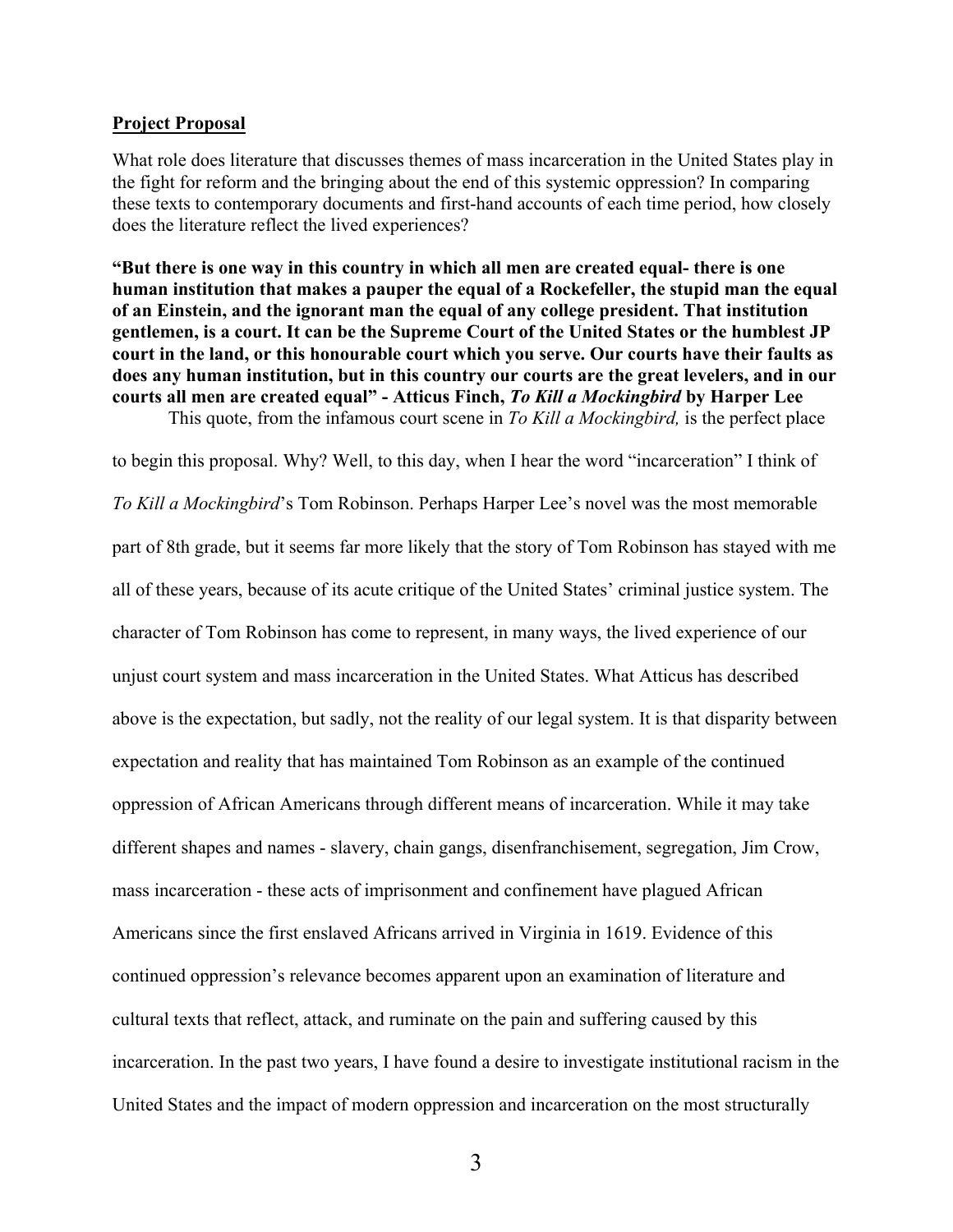vulnerable populations in the US. In particular, I hope that in examining texts that deal with different forms of incarcerations, I can begin to further explain the power of literature in the needed reform of such institutions, while also gauging to what extent these cultural products accurately reflect the lived experiences of people who experience this systemic violence. This examination will center around the texts *Beloved*, *Joe Turner's Come and Gone*, *To Kill a Mockingbird*, and *King Hedley II.* 

It seems only fitting to begin the discussion of incarceration with the inciting moment, the enslavement of Africans in the US. While this may seem like an odd place to begin the discussion of mass incarceration, lots of scholarship has been able to illustrate that mass incarceration today is merely a new form of slavery; the most notable being Angela Davis's *Are Prisons Obsolete?* and Dennis Child's *Slaves of the State: Black Incarceration from the Chain Gang to the Penitentiary*. I want to build on this ongoing discussion through the vehicle of Toni Morrison's critically-acclaimed neo-slave narrative, *Beloved*. Using slave narratives that were collected during and after what we consider "traditional" slavery in the US, I want to see to what extent Morrison was able to capture the experiences of those enslaved Africans who endured the horrors of slavery. Doing so will require a great deal of primary document procurement and a careful analysis of first-hand accounts of both the enslaved people themselves and the people who upheld the system of oppression. Furthermore, examining the reception of Morrison's novel, and the particular critique she is making will help shed light on to what extent her novel contributed to reform on the issue of inequality.

While *Beloved* will set the stage for the project, as well as act as the platform through which I will establish the link between slavery and mass incarceration, August Wilson's *Joe Turner's Come and Gone* will shed light on a less frequently discussed version of incarceration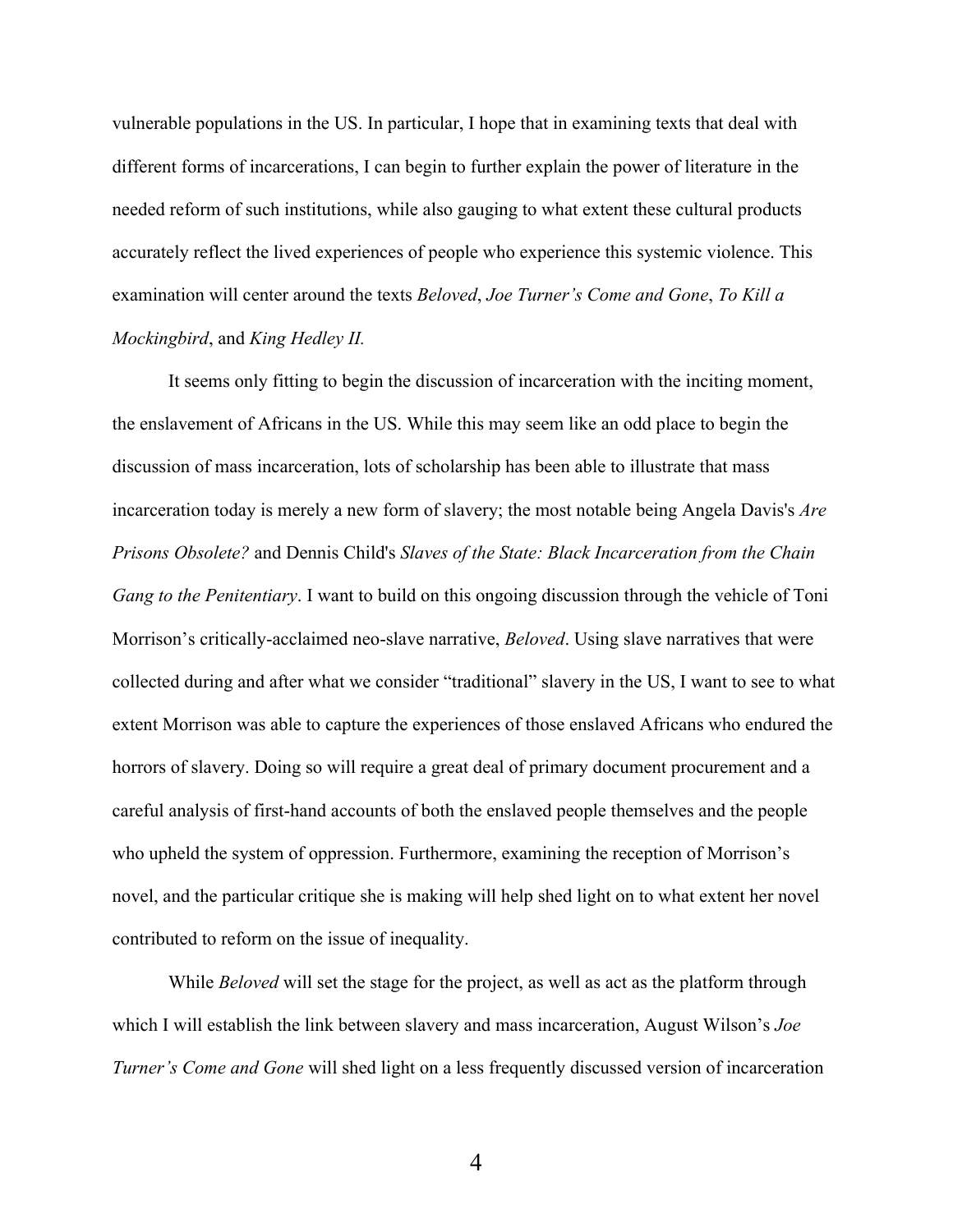in US history - chain gangs. *Joe Turner* is one of the ten plays Wilson wrote as a part of an ongoing abolition project. Wilson's mission to shed light on the changing name and face of slavery was inspired by the 1980's War on Drugs, which is a sentiment reflected in the documentary *13th*, (this is a visual text I will be returning to shortly). His main character, Herald Loomis, becomes a representation of any and all enslaved people during and following the Civil War. His loss of identity reflects the experience of he and his peers' loss of self in the wake of being turned into glorified farm tools. Joe Turner, a fictionalized depiction of former Tennessee governor's brother Joe Turney, stripped Loomis of his personhood for seven years, and despite the four years since Loomis' release, he has yet to find himself again in the wake of that dehumanization. While his hands may no longer be physically bound by chains, his mind is still shackled to the man who only longed to be free. Now that he is freed, he can't seem to escape his enslaved mindset. Using Loomis as a point of comparison, I will juxtapose his experience as a member of a chain gang with primary documents and first-hand accounts of others who suffered a similar fate. The visual text *Slavery by Another Name* will provide additional context that will both solidify the connection between chain gangs and incarceration, as well as help determine to what extent *Joe Turner* reflects the lived experiences of those who were incarcerated by this form of oppression. Like *Beloved*, the reception of *Joe Turner's Come and Gone*, the frequency of which it is performed, and the feedback it received will be telling as to its ability to function as an effective literary protest against incarceration.

As I mentioned above, *To Kill a Mockingbird* has a sentimental importance to me, but its inclusion in this project goes far beyond fond memories. Harper Lee's novel is a complicated examination of race, class, gender in a small Alabama town during the height of segregation and Jim Crow. Not only is Tom Robinson convicted and imprisoned for a crime he did not commit,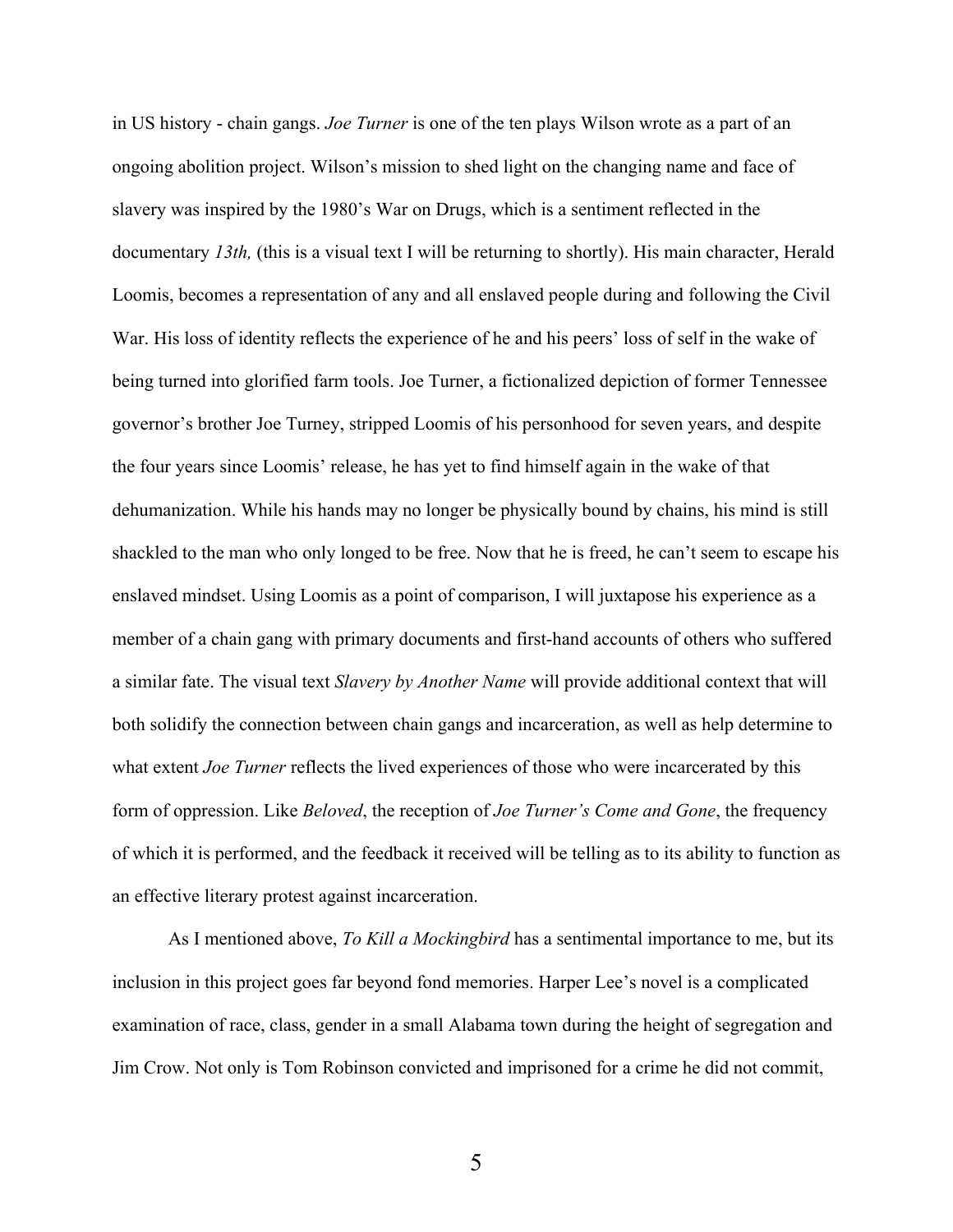he dies at the hands of institutional racism during a failed prison escape after being shot repeatedly by guards. Tom Robinson's time spent in jail, and his apparent innocence, becomes an important example of an African American man being failed by our "justice" system. Though the novel takes place in 1935, I would like to compare Tom Robinson's experience to both African American men during that time period, in addition to comparing it to the modern rates at which we find innocent black men convicted of crimes they did not commit. I plan to use statistics and stories collected from The Innocence Project as a point of comparison. Another important element of the Jim Crow South was the prevalence of lynchings. Though this is not incarceration in the traditional way it has been defined, it is arguable that African American men were psychologically incarcerated by fear of lynching mobs, not unlike the one that Atticus barely prevents from taking Tom. By examining *To Kill a Mockingbird* for its connection to incarceration and the still existent reality of unjust courts, it will become apparent if Lee, a white woman, accurately captured the experience of incarceration in the 1930's and today. By utilizing first-hand accounts, incarceration data, statistics on lynchings, and the controversy that still surrounds the novel, I will be able to determine how effective this literary text is in creating measurable action against incarceration.

Written by the same playwright as *Joe Turner's Come and Gone*, *King Hedley II* is another one of August Wilson's plays that aims to examine the experience of incarceration in the US. Whereas *Joe Turner* was set during Reconstruction, *Hedley* depicts incarceration in the 1980's, during the War on Drugs. It is during this analysis that I will lean on the previously mentioned visual text, *13th.* This film depicts the severity of mass incarceration in the US. Of the US Prison System's more than 2 million prisoners, 40.2% of them are African American men (DuVernay). This statistic becomes even more shocking when you consider that of the US's total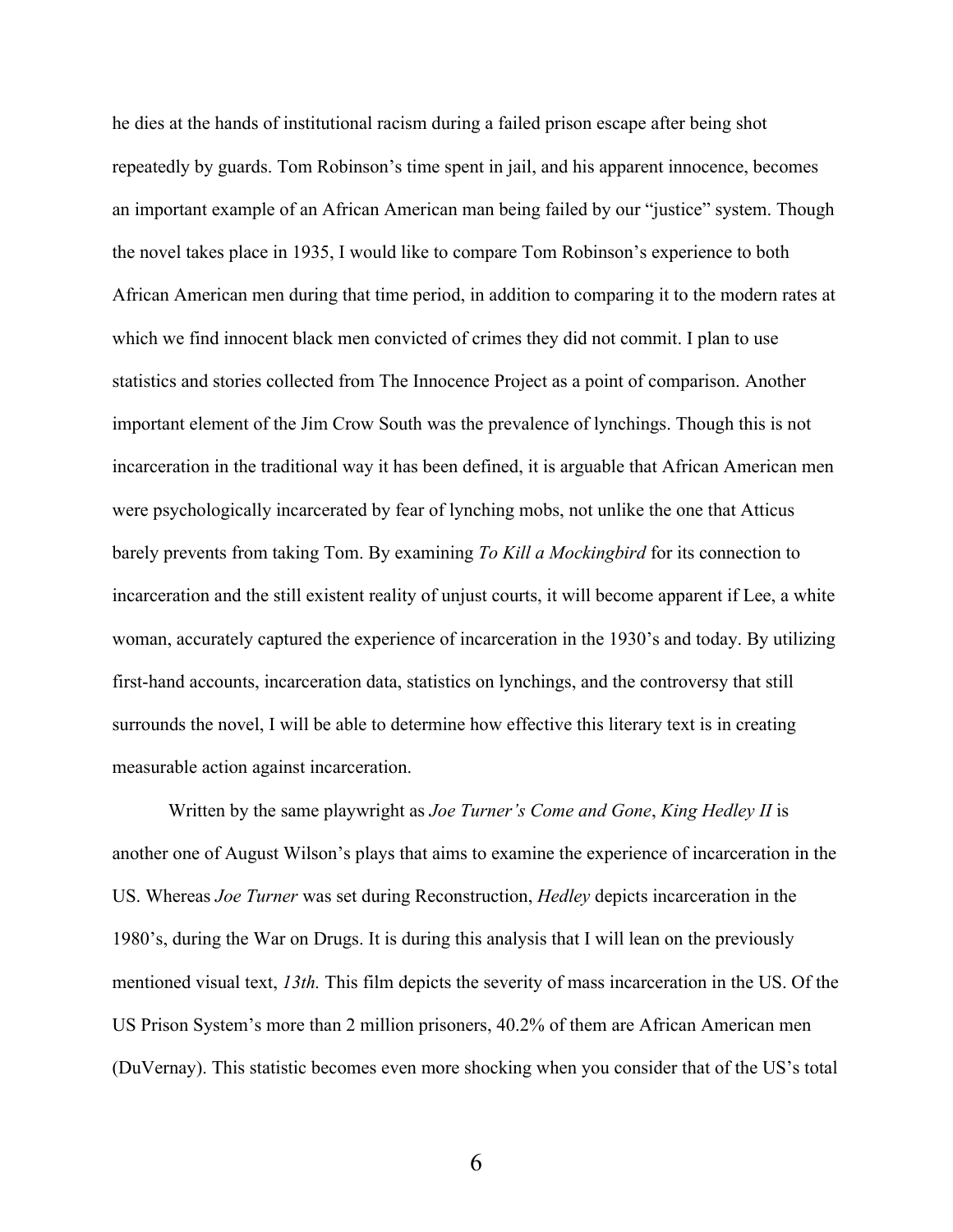population, only 6.5% of the total population is African American men (DuVernay). These numbers speak to an extreme over-representation of black men in our prison system, as well criticize our government officials' past and current policy choices that have created this perfect storm for modern enslavement. Written and performed years before the documentary, August Wilson's play presents a similar critique of the injustices of our legal system. *King Hedley II* follows King Hedley, a newly-released convict who has been subjected to the US prison system. *King Hedley II* is essential to this discussion on race, racism, and incarceration for two reasons: 1. It is the most modern of the four main literary texts, therefore, it represents the most recent reality of incarceration and enslavement; 2. The play's main character will be essential in analyzing the intersectionality of this issue of incarceration, illustrated by a comparison of Tom Robinson and King Hedley, two very different men subjected to the same system. My hope is through supplement material, including testimonials, interviews, and quotes from those affected by the War on Drugs, I will demonstrate Wilson's ability to bring to life the lived experiences on the stage. Additionally, the comparison of Tom Robinson and King Hedley will demonstrate the intersections of identity that influence different lived experiences of incarceration, and therefore, the potential impact of the text on reform.

In conclusion, I think that we are at a juncture in our society. Right now, in the wake of political chaos and cultural upheaval, this is a critical moment in our history where change is afoot. However, there will be no change if there is not action. I hope that in examining the impact of incarceration literature and its ability to inspire reform, by the project's end I want to begin brainstorming ways of improving our curriculum, at all grades levels, to be more inclusive of diverse experiences, more holistic in its presentation of past injustices, and more infused with the values of social justice, respect, tolerance, and empathy. This will only be possible once there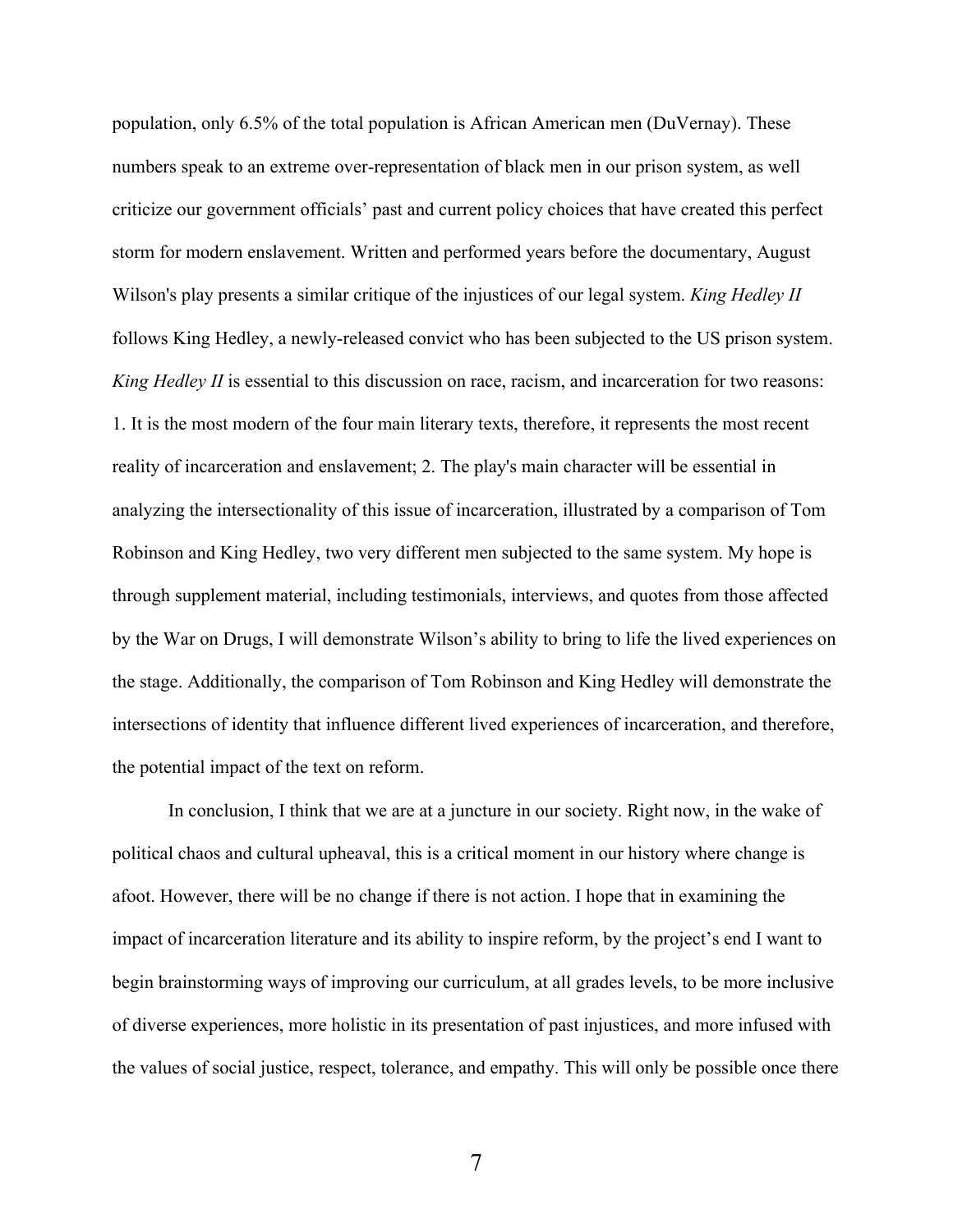is a clear understanding of the depth and breadth of these incarcerated experiences, which have been left voiceless for too long. My hope is that an analysis of these literary texts that embody these experiences will allow for a centering of these marginalized and institutionally oppressed groups, while also posing the question of what these texts can do in this revived push for reform.

My goals for this project are as follows:

- Present mass incarceration, and its changing name and face, as a reality in the United **States**
- Provide an attentive care while critically examining the strength, power, and limits of incarceration literature
- Measure to what degree literature of this nature can accurately reflect the lived experiences of those who experience mass incarceration today, and those who experienced past forms of incarceration. Doing this will require an examination of the historical record and a juxtaposition to literature representative of the said time frame.
- Plan and brainstorm ways to introduce incarceration literature to the classroom in an attempt to shed light on the issues that still impact a large portion of our population.
	- o Waiting until college to learn about the prevalence of mass incarceration is too late!
- Bring the historically voiceless and the institutionally silenced to the center of this discussion of incarceration and needed reform
- Personally, I hope to grow as a writer, learn more about these systems of oppression, challenge myself as a researcher, and pursue my passion for social justice.
- By the project's end, I hope to reaffirm my desire to pursue graduate studies in English and move one step closer to being an English professor.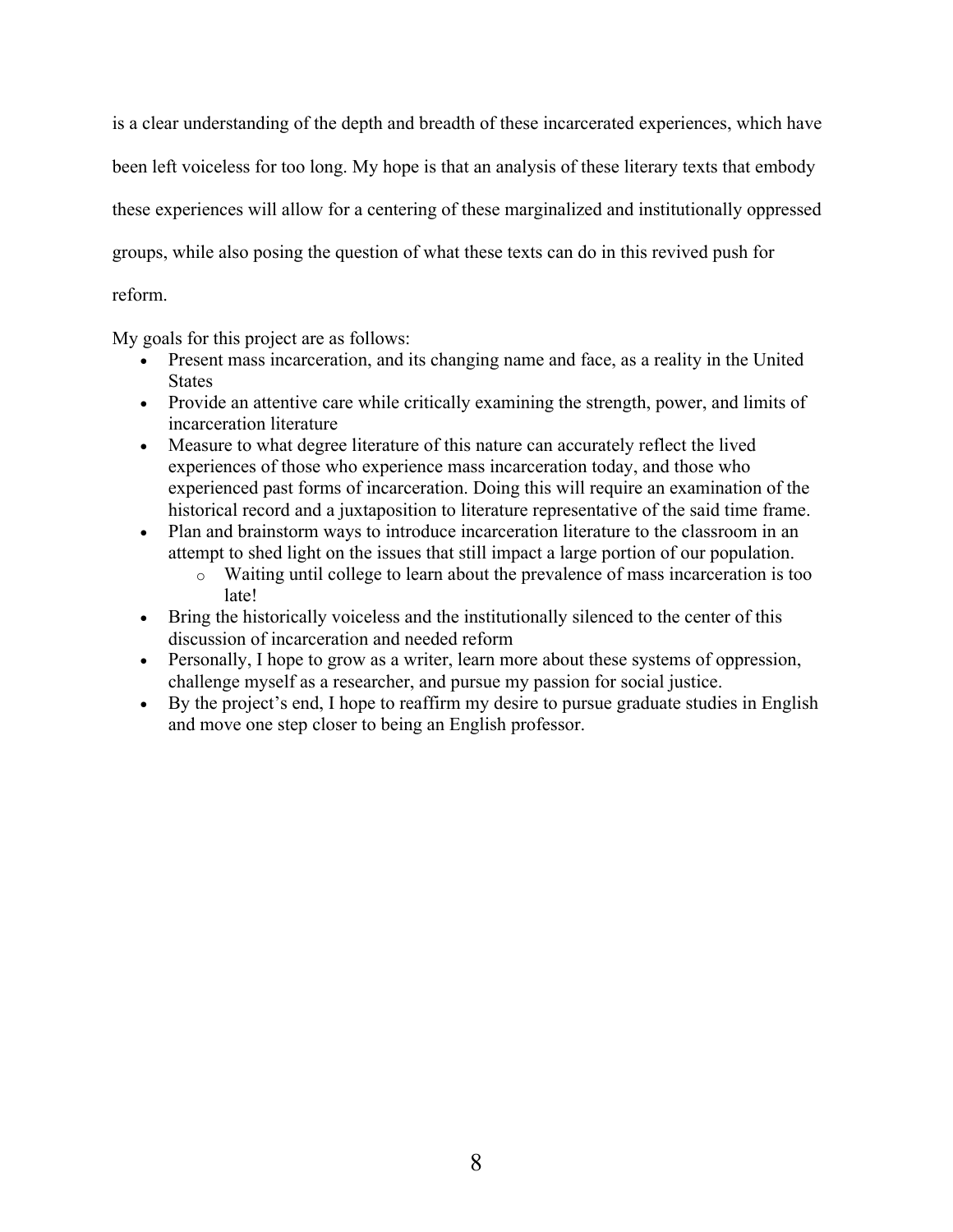# **Timeline**

*Summer 2018*

- Read all source material
- Take detailed notes on the literary texts that will be at the center of this discussion
	- o *Beloved*
	- o *Joe Turner's Come and Gone*
	- o *King Hedley II*
	- o *To Kill a Mockingbird*
- Begin individual examinations and analyses of each of the texts and discover the ways they interact
- Do additional research on the reality of incarceration
	- o Primary source procurement and analysis
	- o Historical context research
	- o Finding visual texts to watch, analyze, and interpret
- Complete at least 30 typed-pages of research
	- o 10 pages per month (June, July, August)
		- § Very reasonable pace
- Register for Facing Race Conference and National Race Amity Conference

## *Fall 2018*

- August/September, finalize a full draft of the paper
- October, submit it to Sigma Tau Delta Conference
- Register for Sigma Tau Delta Conference

## *Winter 2019*

- March/April, attend Sigma Tau Delta Conference
- Take comments from conference into consideration to complete final project

## *Spring 2019*

- Make any final edits to the paper for Canterbury Fellowship presentation
- Present at the Reception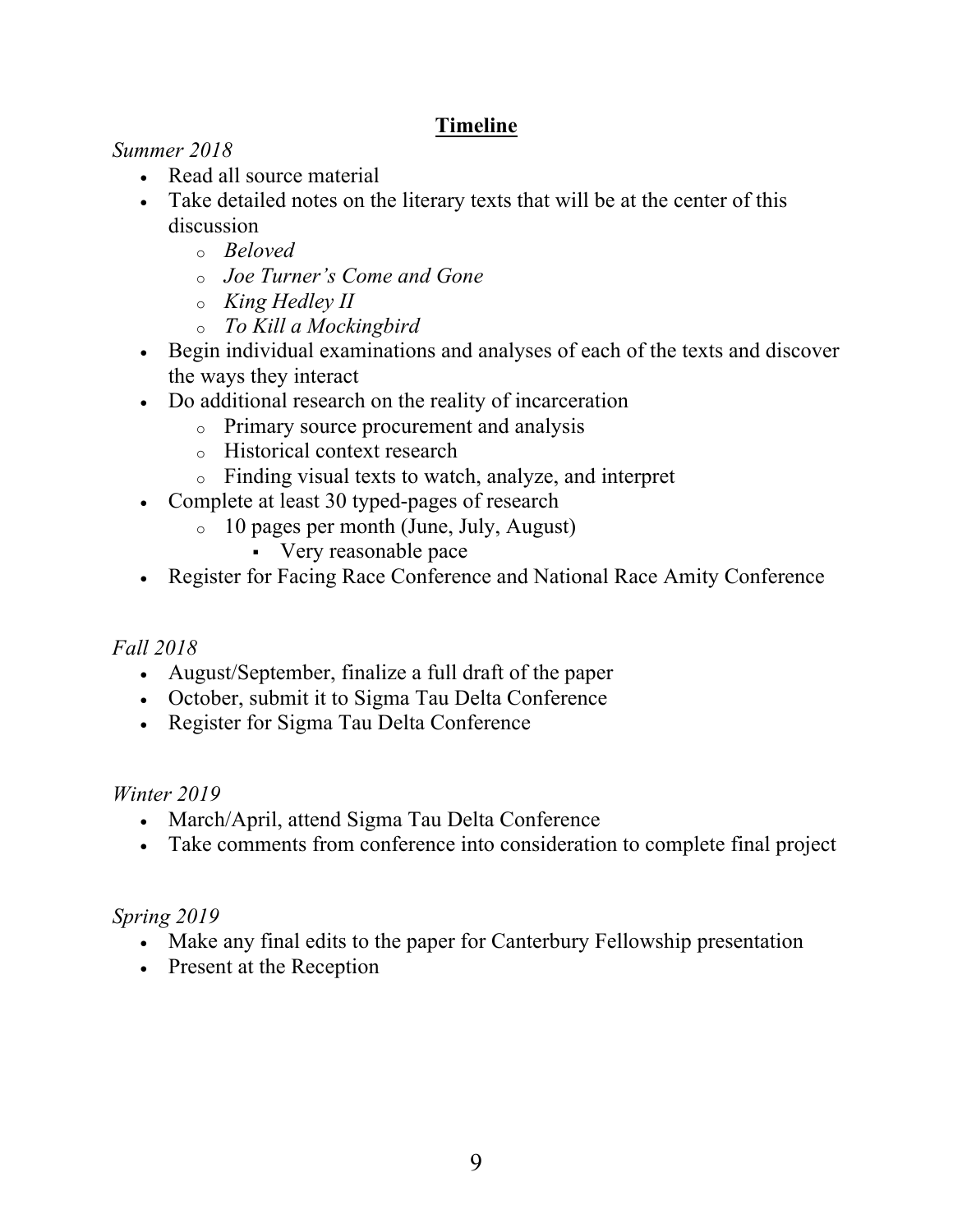## **Budget**

| <b>Books:</b>                                                        |       |
|----------------------------------------------------------------------|-------|
| • New Jim Crow                                                       | \$14  |
| King Hedley II<br>$\bullet$                                          | \$11  |
| Joe Turner's Come and Gone<br>$\bullet$                              | \$13  |
| To Kill a Mockingbird<br>$\bullet$                                   | \$9   |
| <b>Beloved</b><br>$\bullet$                                          | \$10  |
| Narrative of the Life of Frederick Douglass<br>$\bullet$             | \$2   |
| The Awkward Thoughts of W. Kamau Bell<br>$\bullet$                   | \$16  |
| Are Prisons Obsolete?<br>$\bullet$                                   | \$11  |
| Black Incarceration from the Chain Gang to Penitentiary<br>$\bullet$ | \$23  |
| Writing my Wrongs: Life, Death, and Redemption<br>$\bullet$          | \$6   |
| Scenes of Subjection<br>$\bullet$                                    | \$34  |
| In the Wake: On Blackness and Being<br>$\bullet$                     | \$18  |
| <b>Additional Books</b>                                              | \$130 |
| <b>Book Total: \$300</b>                                             |       |

### **Conferences:**

- Facing Race Conference: \$170/night (2 nights) + \$185 Registration Fee
- National Race Amity Conference: \$129 per night, Standard Queen, single/double occupancy plus taxes + Registration Fee (TBA)
- Sigma Tau Delta Conference: \$700
	- o \*The additional cost of flights as all of these conferences are out of state, will be not be an issue as I have accumulated plenty of rewards miles. This is not an additional expenditure to consider.

## **Conference Total: \$1700**

**Overall Budget: \$2000**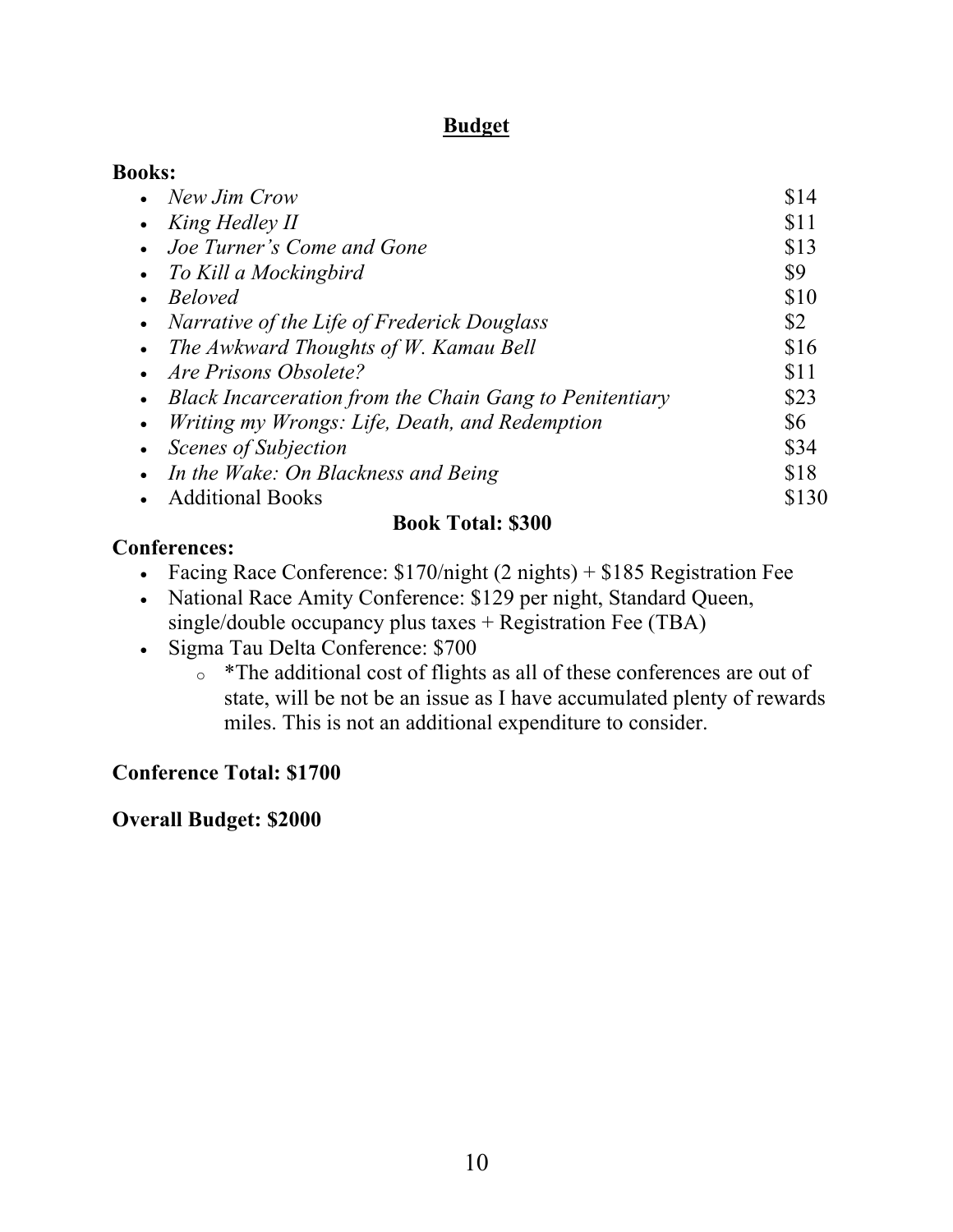## **Conference Information**

- **Facing Race, November 8 to 10, 2018**
	- o Facing Race is a national conference that is presented by Race Forward: The Center for Racial Justice Innovation. It is a unique collaborative space for racial justice movement making.
	- o Facing Race is the largest multiracial, inter-generational gathering for organizers, educators, creatives and other leaders.
	- o Facing Race offers local communities unprecedented access to information and resources on racial equity. It includes over 70 workshops and access to over 180 presenters. The conference has hosted near 2,000 attendees from all over the world. Previous Facing Race National Conferences have been held in Atlanta, Baltimore, Berkeley, Chicago, Dallas, Oakland and New York.
	- o **My hope is that in attending this conference, through the small group discussions, I will become even more immersed in the issues of race, racism, and discrimination that were the inspiration for this project. By the time I would be attending, I plan to have my paper written, so this would be particularly helpful in witnessing effective ways to talk about race and racism, considering the overall goal is to find ways to use literature for reform and impacting change in the classroom.**
- **National Race Amity Conference: November 15 to 16, 2018**
	- o The National Race Amity Conference offers participants positive, focused opportunities for intimate discussion circles, interactive panels, and informative sessions on a variety of topics central to the main theme of race amity in the United States.
	- o The National Race Amity Conference is organized around presentations in the arts, business, community service, education, entertainment, government, media communications, law, spirituality, and sports. Unlike large scale national conferences where "small" breakout sessions can number 75 participants or more, Race Amity breakout sessions usually involved 20 to 35 participants. This smaller group approach offers learning opportunities in group settings that are more conducive to greater sharing and understanding. The conference offers a very good cost value as all meals are included in registration.
	- o **My goal for attending the National Race Amity Conference is the same as the Facing Race Conference. I hope to further engage in these issues and learn the most effective ways to talk about an issue that makes some people uncomfortable. Rather than shy away from that discomfort, this conference will illustrate additional ways to begin and continue this essential conversation.**
- **Sigma Tau Delta Conference: March/April 2019**
	- o **As a member of Sigma Tau Delta, my hope is to attend this conference and to present the paper that will be the product of this proposal. I hope to engage with fellow scholars, receive useful feedback for my paper, and become more invested in my Sigma Tau Delta membership.**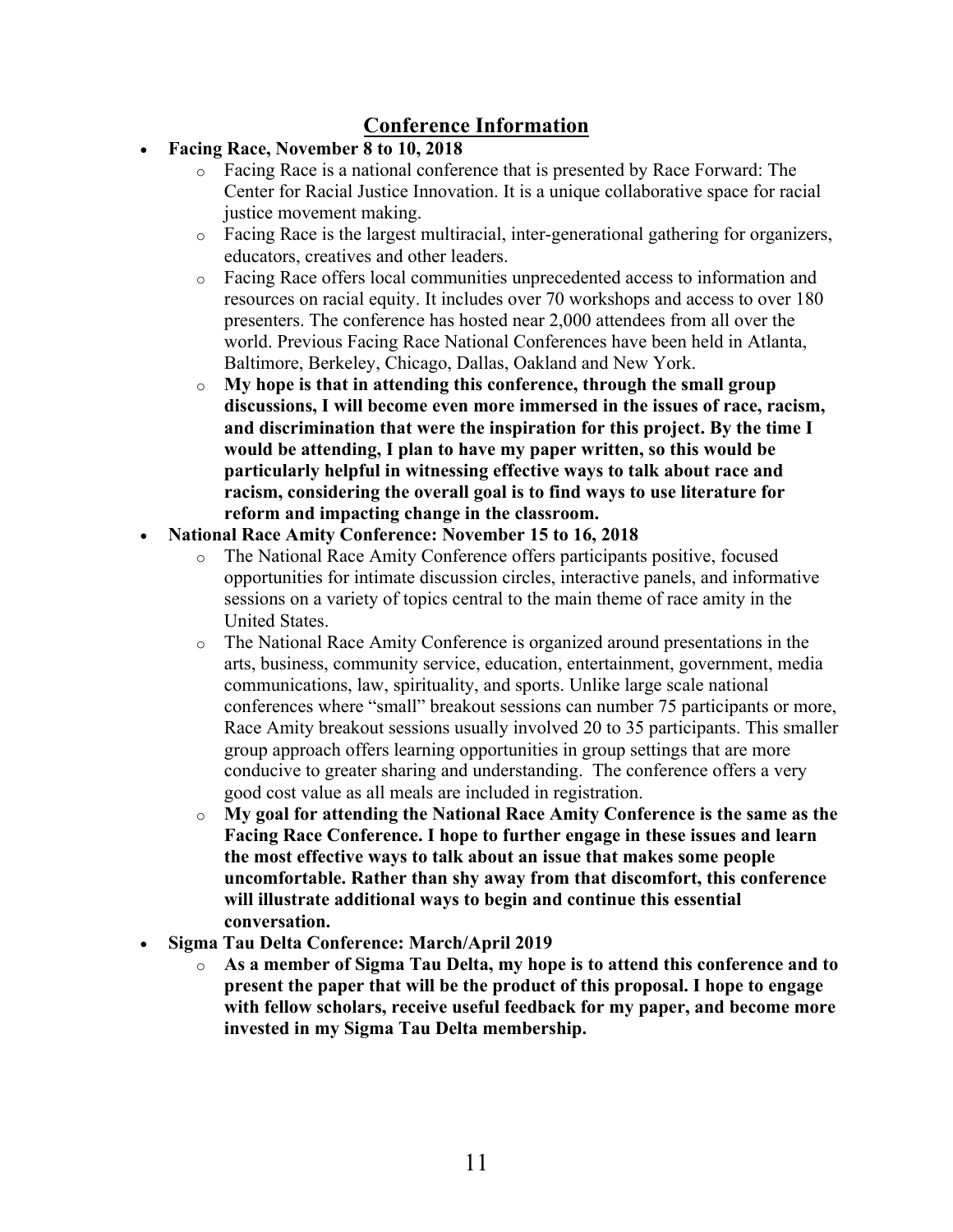#### **Working Bibliography**

#### **Literary Texts:**

Douglas, Frederick. *Narrative of the Life of Frederick Douglass*. Rpt. in Dover Publications. 1995.

Lee, Harper. *To Kill a Mockingbird*. Harper Perennial Modern Classics. 2002.

Morrison, Toni. *Beloved*. Alfred A. Knopf, 1987.

Senghor, Shaka. *Writing My Wrongs: Life, Death, and Redemption in an American Prison*. Convergent Books. 2017.

Wilson, August. *Joe Turner's Come and Gone*. Plume, 1988.

Wilson, August. *King Hedley II.* Theater Communications Group. 2005.

#### **Scholarly Texts:**

- Alexander, Michelle. *The New Jim Crow: Mass Incarceration in the Age of Colorblindness*. The New Press, 2012.
- Childs, Dennis. *Slave of the State: Black Incarceration from the Chain Gang to the Penitentiary*. University of Minnesota Press. 2015.
- Childs, Dennis. " 'You Ain't Seen Nothin' Yet': *Beloved*, the American Chain Gang, and the Middle Passage Remix." *American Quarterly,* vol. 61, no. 2, 2009, pp. 271-97.
- Colbert, Soyica. "Introduction." *The Psychic Hold of Slavery: Legacies in American Expressive Culture,* edited by Soyica Diggs Colbert et al., Rutgers University Press, 2016, pp. 1-16.

Davis, Angela Y. *Are Prisons Obsolete?*. Seven Stories Press. 2003.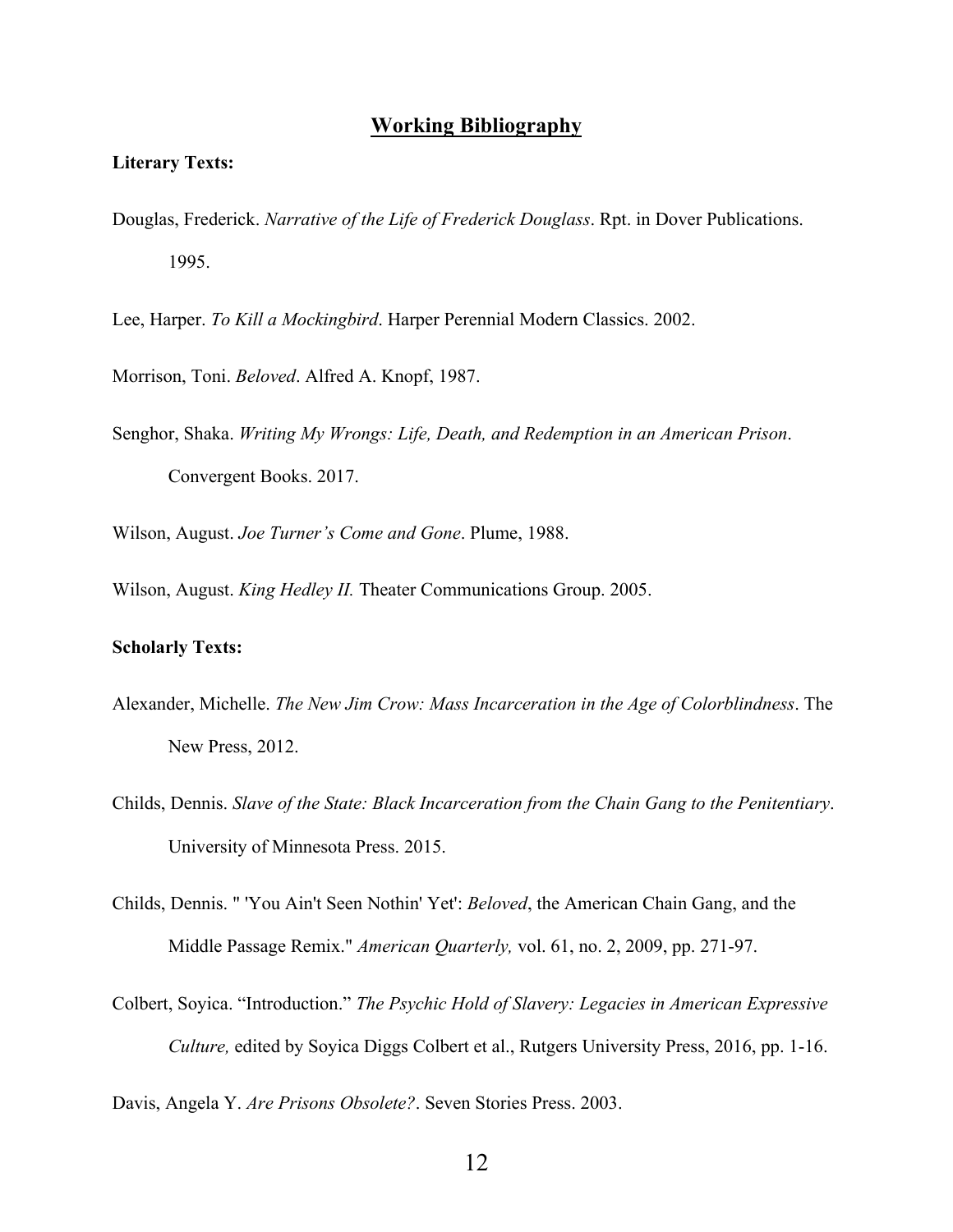- Hartman, Saidiya V. *Scenes of Subjection: Terror, Slavery, and Self-Making in Nineteenth Century America (Race and American Culture)*. Oxford University Press. 1997.
- Pettit, Becky. *Invisible Men: Mass Incarceration and the Myth of Black Progress*. Russell Sage Foundation. 2012.
- Sharpe, Christina. *In the Wake: On Blackness and Being*. Duke University Press Books. 2016.

#### **Visual Texts:**

DuVernay, Ava, et al, director*. 13th,* Netflix, 30 Sept. 2016.

- Lear, Ben, director. *They Call Us Monsters.* Produced by Ben Lear, Gabriel Cowan, and Sasha Alpert, BMP Films, 6 June 2016.
- Pollard, Samel D, director. *Slavery By Another Name*. Performance by Laurence Fishburne, *Slavery by Another Name*, PBS, 13 Feb. 2012.
- Story, Brett, director. *The Prison in 12 Landscapes*. Written by Brett Story, Oh Ratface Films, 4 Nov. 2016.

#### **Supplemental Sources:**

- Bibas, Stephanos. "The Truth about Mass Incarceration." *National Review*, National Review, 2 Oct. 2015, www.nationalreview.com/2015/09/mass-incarceration-prison-reform/.
- Coates, Ta-Nehisi. "The Black Family in the Age of Mass Incarceration." *The Atlantic*, Atlantic Media Company, 19 Mar. 2018, www.theatlantic.com/magazine/archive/2015/10/theblack-family-in-the-age-of-mass-incarceration/403246/.